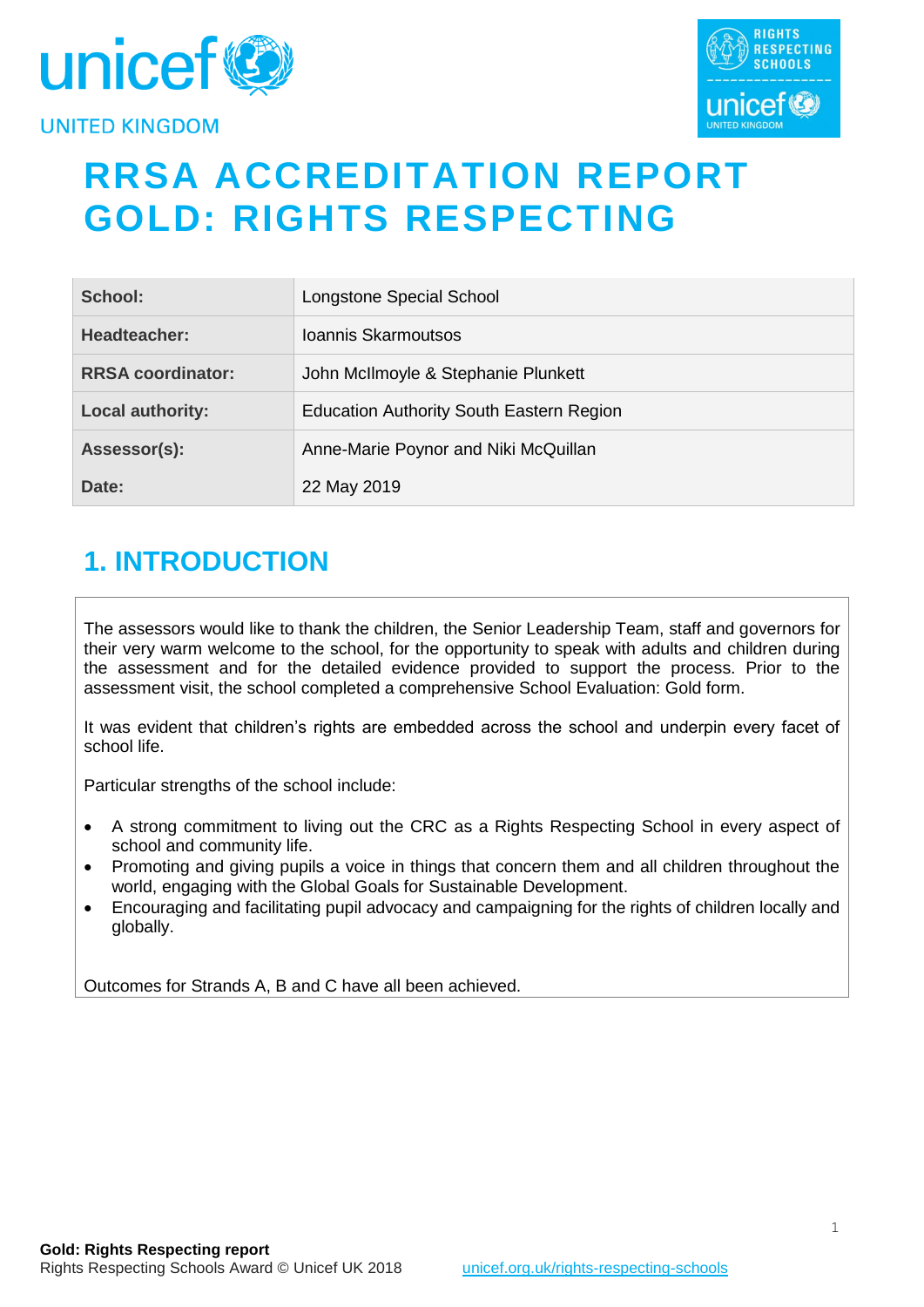



# **2. MAINTAINING GOLD: RIGHTS RESPECTING STATUS**

Our experience has shown that there are actions that have proven useful in other RRSA schools and settings in helping them to maintain and build on their practice at Gold level. Here are our recommendations for your school:

- Continue to work with and in the community and local schools as ambassadors for the rights of children
- Continue to embed the knowledge and understanding of the CRC articles and the fact that rights are inherent, inalienable, indivisible, universal and unconditional
- Continue to participate in local and global campaigns, Global Goals and Connecting Classrooms building strong links with other agencies

### **3. ACCREDITATION INFORMATION**

| <b>School context</b>                              | Longstone Special School provides education for<br>pupils aged from four to sixteen years who have a<br>range of complex learning difficulties. The pupils<br>travel from a wide catchment area within north<br>County Down and the greater Belfast region. |
|----------------------------------------------------|-------------------------------------------------------------------------------------------------------------------------------------------------------------------------------------------------------------------------------------------------------------|
| <b>Attendees at SLT meeting</b>                    | Principal/Vice Principal/RRSA coordinator                                                                                                                                                                                                                   |
| Number of children and young people<br>interviewed | All pupils met with during interviews, class visits and<br>comprehensive school tour                                                                                                                                                                        |
| <b>Number of adults interviewed</b>                | 7 teaching staff, 4 support staff, 3 parents (2 also<br>governors, Chair of Governors, 1 caretaker, 1 canteen<br>staff, 5 outside agency representatives                                                                                                    |
| <b>Evidence provided</b>                           | Learning walk, focus groups, written evidence, class<br>visits                                                                                                                                                                                              |
| <b>Registered for RRSA: 11 June 2014</b>           | <b>Silver achieved: 5 April 2017</b>                                                                                                                                                                                                                        |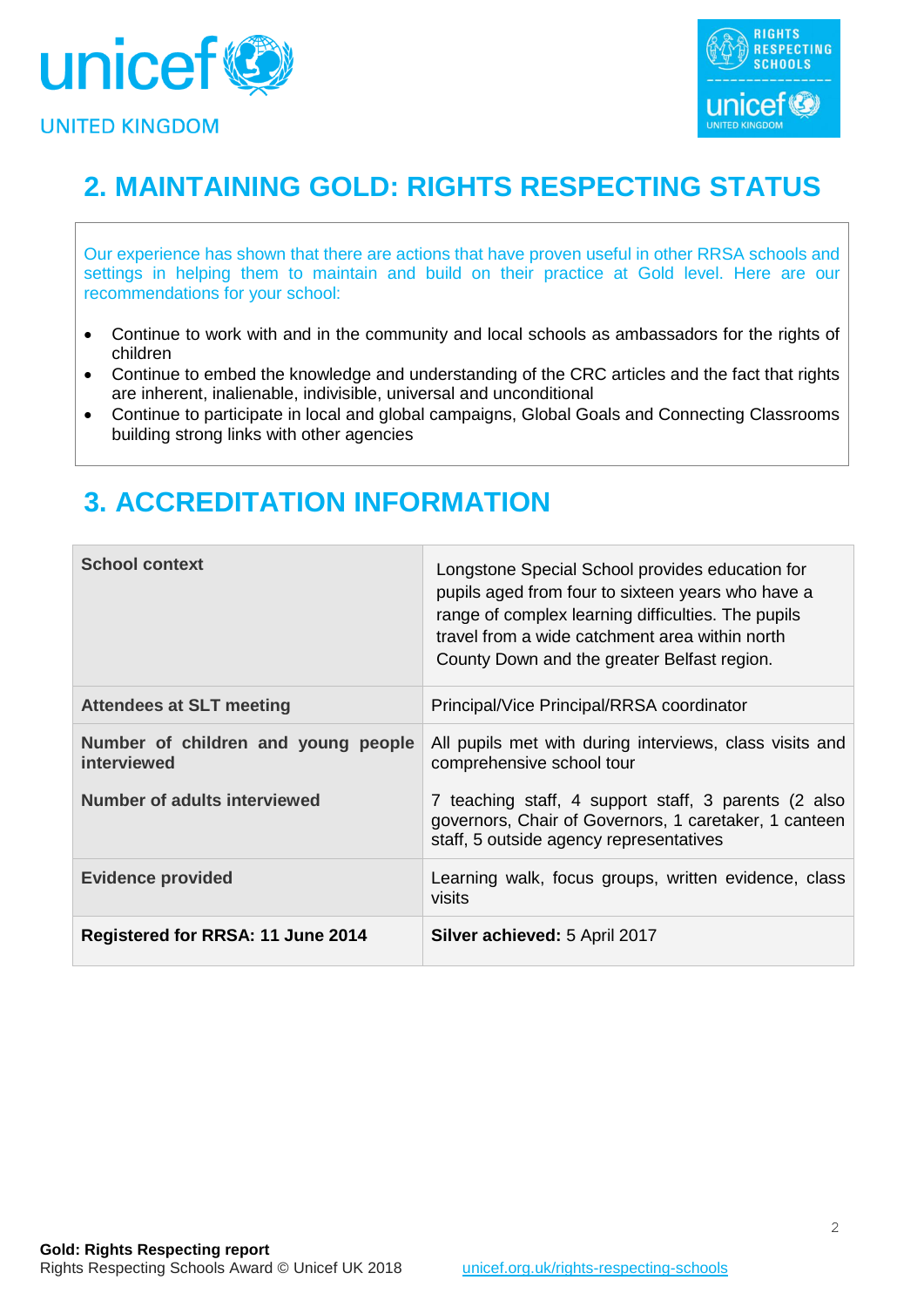



#### **STRAND A: TEACHING AND LEARNING ABOUT RIGHTS**

The United Nations Convention on the Rights of the Child (CRC) is made known to children, young people and adults, who use this shared understanding to work for improved child wellbeing, school improvement, global justice and sustainable development.

#### **Strand A has been achieved**

The school has a strong commitment to promoting and upholding the rights of children locally and globally. It can be seen, heard and felt everywhere, in all aspects of school life. The leadership is proud that that their recent (2019) ETI report recognises their rights respecting work stating that, "*the school has achieved a silver award for developing the pupils' awareness and understanding of rights*." Recommendations from Silver informed the school's "*Achieving Gold*" journey, deepening their understanding of rights and making them more explicit in policies, curriculum, teaching and learning. The VP spoke of how at Silver, "*we thought we were good*," until working for gold and the realisation of "*how much has been achieved since*." The chair of the Board of Governors noted that there has been "*a huge shift in school* – *the whole programme is ingrained in the entire school*," including the new nursery which has been added since Silver.

The nursery visit demonstrated how children are being introduced to the concept of rights, through Early Years, children's right to play, to have healthy options and to have a voice, all in preparation for transition into KS1. Parents are closely involved in programmes and workshops that help them to consider the importance of nurturing their child and ensuring their rights are being met from an early age. There is a strong sense of community across the school and beyond the gates. Creative and interesting displays, in abundance, are closely linked to relevant articles and, caring about and for the environment is very evident. Pupils spoke with confidence and knowledge about a wide range of articles such as 28, 29, 12 and 31, how they were for "*all children*" and couldn't be "*taken away*."

The Learning Walk was led by four School Council representatives, including the head boy. A tour map was provided with 14 'stop' signs, which included visits to a whole range of KS1 and 2 classes. The head boy introduced each 'stop' with the confidence and flair of a professional tour guide, and without prompting either explained it or handed over to the others. Pointing to one display he stated with pride, '*this is our school mission statement*" and on prompting it was clear that they, the pupils, know what it means. It may be worth explaining at this stage that before this morning tour had commenced there was word that a parent, who was unable to attend the afternoon meeting, had caught a taxi in the hope that they could speak to the assessors. The parent spoke of how the family had come from South Africa where "*he* (her son) *was under a shell*" and of their despair for him. Then he came to Longstone where "*he's come out of his shell*…. *he talks about eve*r*ything*… *he is now able to express how he feels*. "*He's a rising star!*" The "*he*" being the head boy who was leading that very same tour.

Pupils interviewed and visited in classes were aware of articles such as, the right to play, education, developing their talents and especially having a voice. They were very clear that the teachers and adults are the "*duty bearers*" and they themselves the "*rights holders*." Charters in some classrooms indicated how staff could help them access their rights. The School Council wanted to ensure that even temporary members of staff knew about what "*being an RRS meant*" and the importance of the CRC articles, so they designed a welcome pamphlet outlining RRS and the CRC, pointing teachers to the website for further information. Assemblies and articles of the month are part of the everyday fabric of the school.

The school has achieved Level 1 of the Global Learning Programme through which each class have participated in practical action projects and global learning lessons. Linked through 'Connecting Classrooms' to a school in Kenya the pupils have written to them and sent photos and are hoping to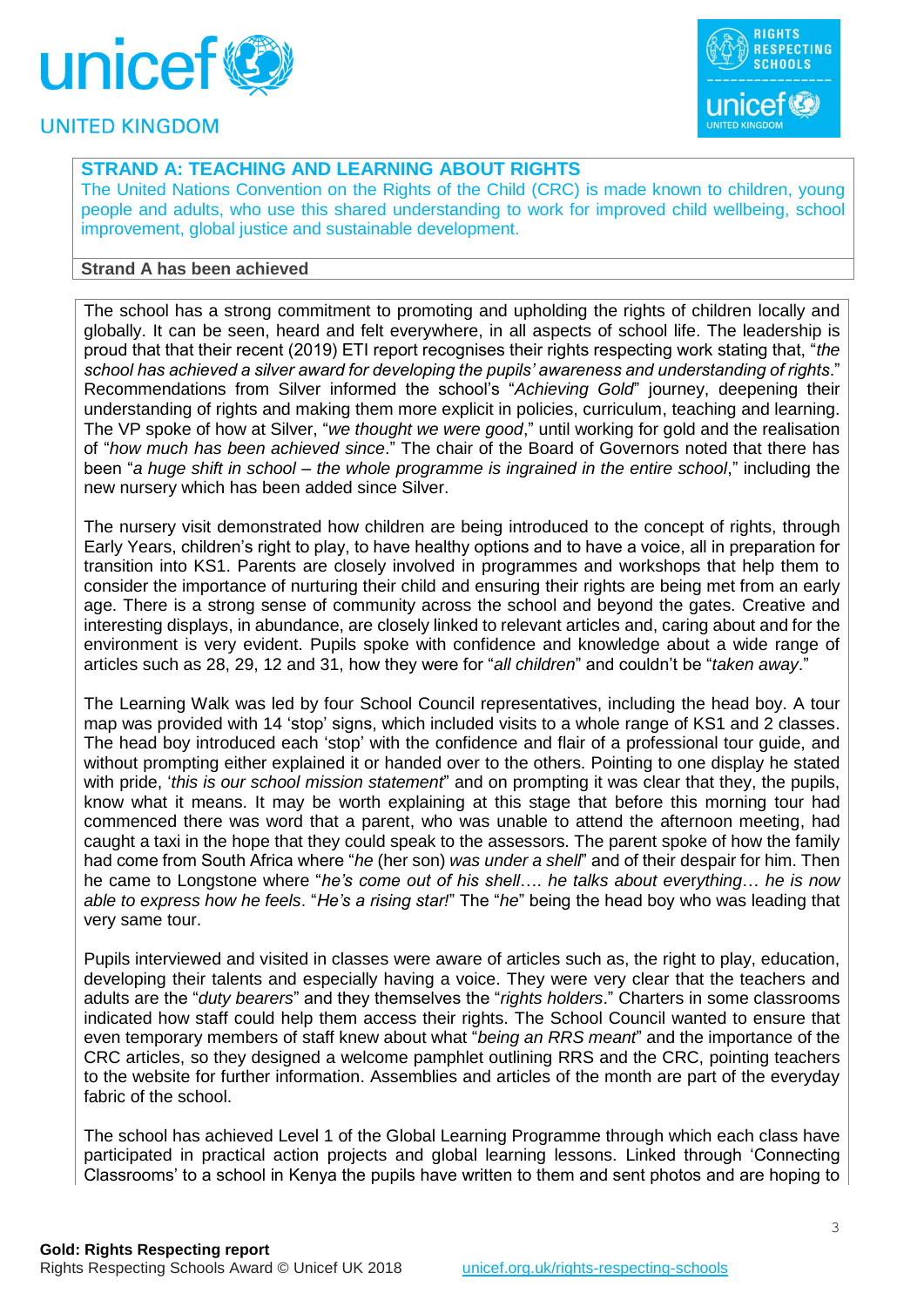



establish more links with them and other classrooms. There is a strong sense of community, with links to local organisations, other primary and post primary schools, in the hope that they will eventually be a '*Rights Village*." Senior leadership spoke of how there has been a "*big change to the local aspect*."

#### **STRAND B: TEACHING AND LEARNING THROUGH RIGHTS – ETHOS AND RELATIONSHIPS**

Actions and decisions affecting children are rooted in, reviewed and resolved through rights. Children, young people and adults collaborate to develop and maintain a school community based on equality, dignity, respect, non-discrimination and participation; this includes learning and teaching in a way that respects the rights of both educators and learners and promotes wellbeing.

#### **Strand B has been achieved**

The senior pupils led 'diamond nine' lessons with junior classes to help them choose the articles that they felt applied to the playground and canteen, pitching them at their level of understanding. Some of the articles highlighted were 12, 15, 19, 24, 29 and 31. Following consultation with the rest of the school the two charters were then created. Pupils spoke about ways in which issues are dealt with in a fair and equitable way, ensuring that they feel safe and know how they can be respectful towards each other. Anti-Bullying Ambassadors have been trained and there is a display with their pictures illustrating Art 19 and outlining who they can turn to for help with issues. They explained that they are there to help anyone who might be experiencing problems such as bullying. A child-friendly Anti-Bullying Policy has also been created by the pupils and is prominently displayed. It informs pupils of the different types of bullying e.g. physical, emotional, verbal and cyber, including pictures. One of the ambassadors said, "*people know you."* They explained that "*every single year we review the policy* … *this is the procedure.*" A prefects board provides another means of seeking help if necessary. The safeguarding team of adults and outside agencies is displayed providing a network of support and help for pupils, parents and staff alike. The pupils understand that structure of support and feel safe and protected. During a twilight session the teachers mapped out where themes of fairness and equity could be included and explored through curriculum areas and connected learning using scenarios and stories in lessons.

There is a collaborative relationship with the canteen staff. The school cook spoke of "*how we have bought into the RRS … working along with the children … encouraging healthy eating (Art 24) … providing a clean environment … introducing food from different countries …",* on the pupils' suggestion, "… *to reflect the different cultures in the school (Art 30)*." The pupils have "*good ideas*" and it is about "*us all working together*." Chinese New Year and tasting their food was one celebration – a lucky choice as one of the canteen staff is Chinese. Arising from one very popular suggestion is a fortnightly "*Friendly Friday*," with a "*longer break*!".

In partnership with Bangor Alternatives a mentoring programme was introduced for older pupils who can be disaffected. This work was specifically linked to the CRC articles 12, 28, 24, 29, 31, 34, 36 and 40. A representative from BA spoke passionately about their work and how it has immensely helped pupils who might be otherwise disengaged, and for whom "*formal education doesn't work*, making that move "*from the fringes into mainstream*." It has provided them with a set of life skills managing things like "*masculinity, gender and anti-social behaviour*." The young people engaged with the Police Service (PSNI) in a question and answer session for which they prepared about 50 questions that concerned them, living in NI. "*Do you: feel you make Belfast safer? Employ Catholics? Control the paramilitaries*? It was an opportunity for the young people to learn first-hand about their work. At the final BA celebration, the pupils did their own presentations, talking about the programme and how much it had benefited them. The organiser said that "*every step of the way we have seen progression*." One participant talked about his experience saying, "*it's made me more positive*." This is a pupil whose attendance and behaviour would have been cause for serious concern. Strong links and visits from the PSNI continues to be a significant aspect of the schools RRS work.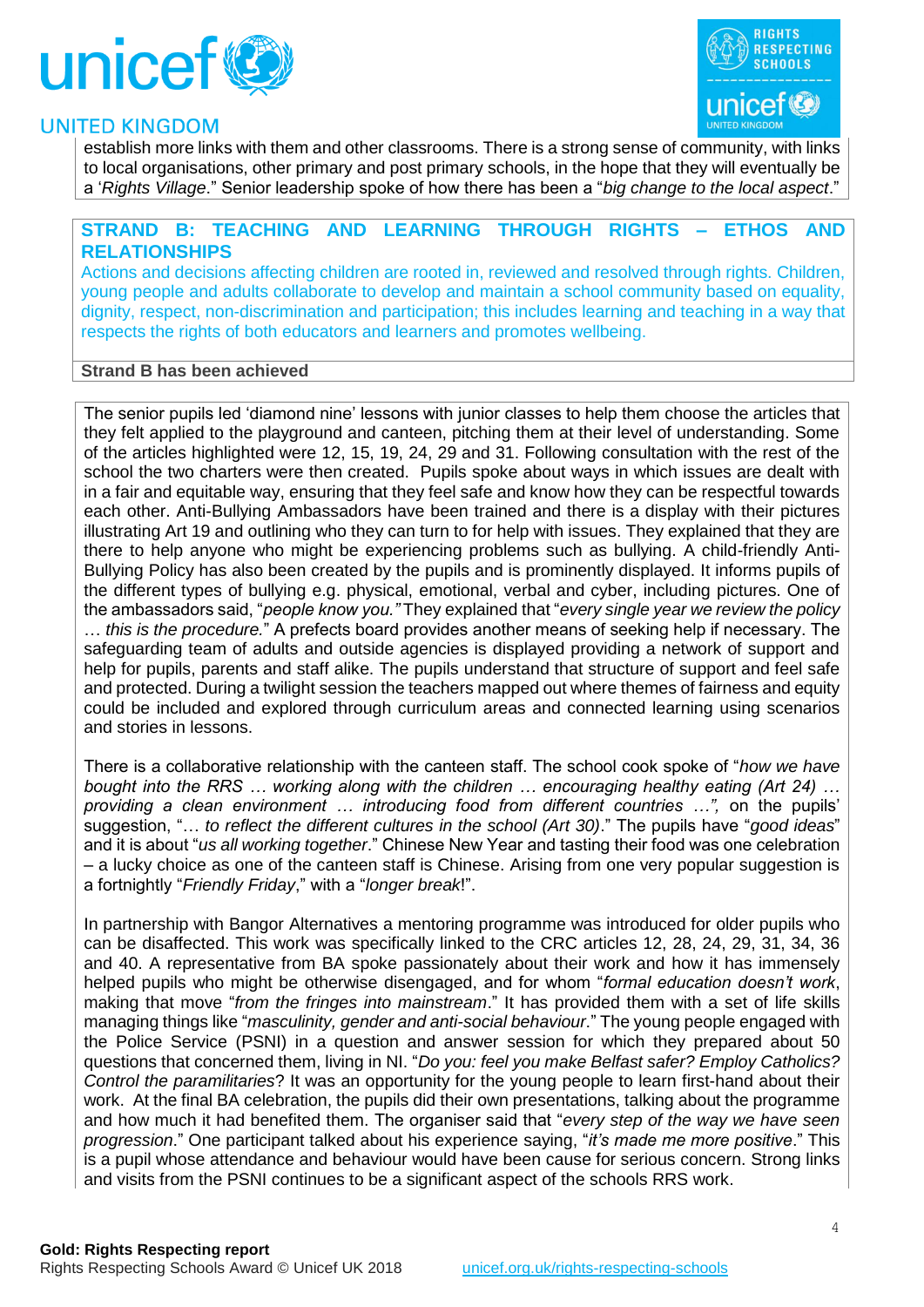





Importantly there has been the introduction of a raft of new qualifications to help prepare pupils for the future workplace. The choice of courses and qualifications have been chosen to help meet their needs and provide them with employable skills. The T & D department even brought in a real car for one of the pupils to work on. One boy spoke of how "*we can write down what we did or didn't enjoy*." Term Planners and lessons explicitly reference rights. In one year 10 class the pupils were learning about the European Elections and voting for our local representatives in Stormont, though one pupil did remark that "*it (Stormont) is not in use at the minute*" and it was "*what they* (politicians) *used to do over there*." A new system for IEPs, commended by ETI, is in place and pupils are regularly involved in setting and evaluating their own targets. Pupils take more ownership of their learning and achievements. Introducing interventions and programmes as part of RRS has led to more regular attendance at school and the drop in suspensions has been "*significant*." As ETI stated in their report "*the quality of the provision for pastoral care is outstanding. There is an inclusive ethos and nurturing environment that permeates all aspects of the school*."

#### **STRAND C: TEACHING AND LEARNING FOR RIGHTS – PARTICIPATION, EMPOWERMENT AND ACTION**

Children are empowered to enjoy and exercise their rights and to promote the rights of others locally and globally. Duty bearers are accountable for ensuring that children experience their rights.

#### **Strand C has been achieved**

The principal spoke about the effects of RRSA on the pupils; "*the biggest change has been in the pupil voice*. *Before they needed a lot of prompting but now they are excited to come in and express their views. The global aspect has been a big thing … every lesson now has a global focus."* A view that is heartily endorsed by the SMT and all staff. The co-ordinator spoke of how much the steering group and School Council have progressed "*they have lots of ideas… so many …. and they are so confident now*." The steering group agreed that they enjoy "*talking about things and making ideas*." They were able to quote article numbers such as 24, 31, 28, 34 and 36, explaining what they are and what they mean. Article 29 was another important one to them. All the pupils in the school can put ideas into a suggestion box for discussion at meetings. They spoke about how they could influence after-school clubs. The council were also given a budget of £100 and told that they could allocate it to whatever they thought was important. They were confident and able to consider global issues that especially impact on other children. The VP said that they are "*like a group of adults*."

The School Council chose Soccer Aid, the right to play, for one of their events. They presented an assembly to explain what it was about and challenged each class to devise an "*obstacle course*." These will be judged and one pupil said that "*every £1 raised will be doubled*." Another idea they had was to send each child in the school a birthday card especially as not every child gets one. There is a different design for the rights respecting birthday card for boys and girls, which is changed every year – so that they don't get the same one two years in a row. They participate in the 'OutRight Project' every year and feel it is important to campaign for the rights of other children. The whole school participated in UNICEF's Shoe Share and donated three trolley loads of shoes to Clarkes. There is an obvious concern for local people in their community and so they have a link to a local foodbank, regularly organising collections of food for the less fortunate in their community.

There has been a whole-school focus on recycling. The Eco-Eagles have a recycling rota and take their work very seriously, working hard to avoid sending food waste to landfill and ensuring that as much as possible is recycled including donating their unwanted clothing in 'Cash for Clobber'. The school are currently involved in an Inter-school project with Kenya. Correspondence to the twin school has included reference to their RRSA. Year 10 ran a practical action project during Fairtrade Fortnight which focussed this year on 'gender equality' and 'fair wages for women.'